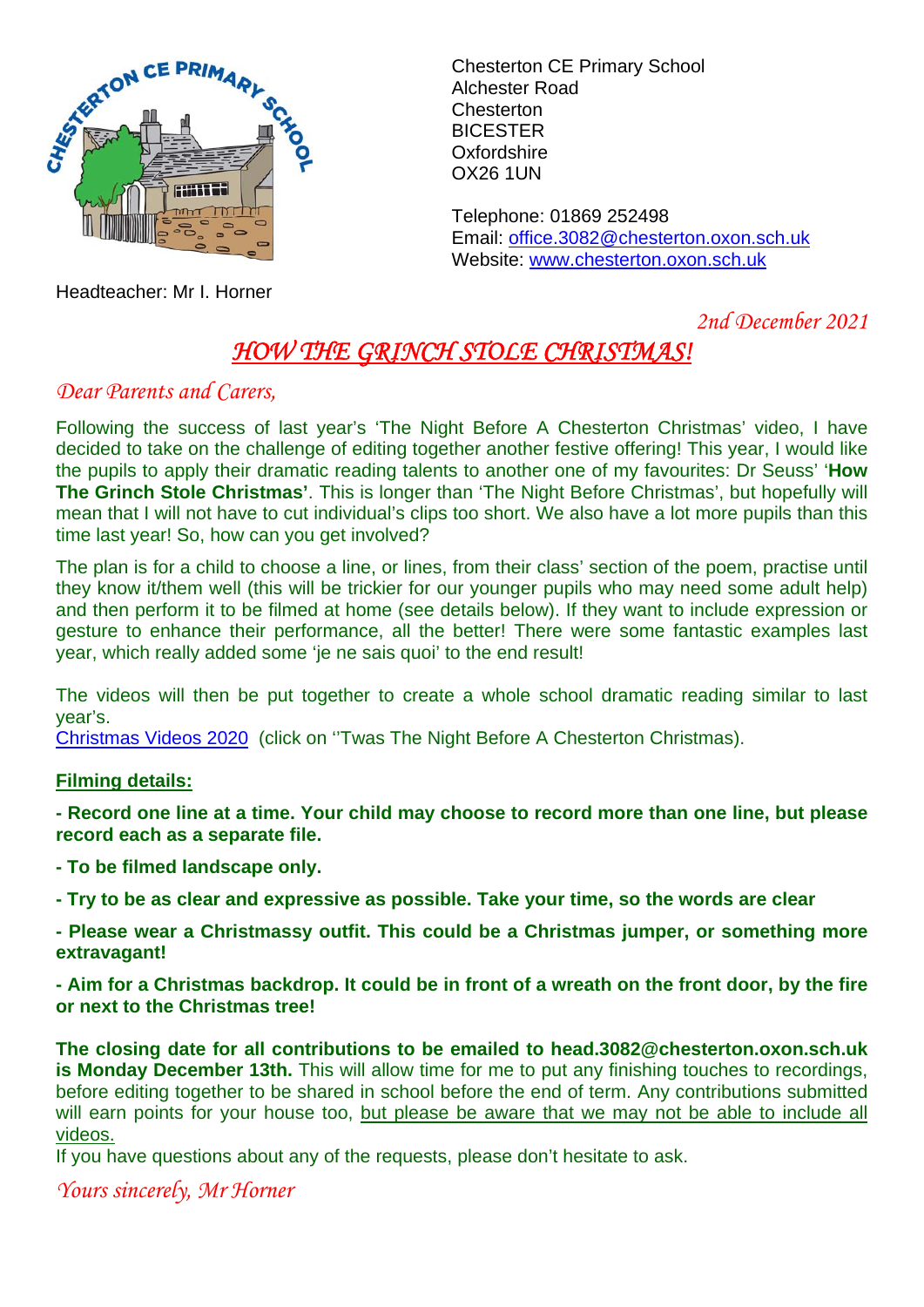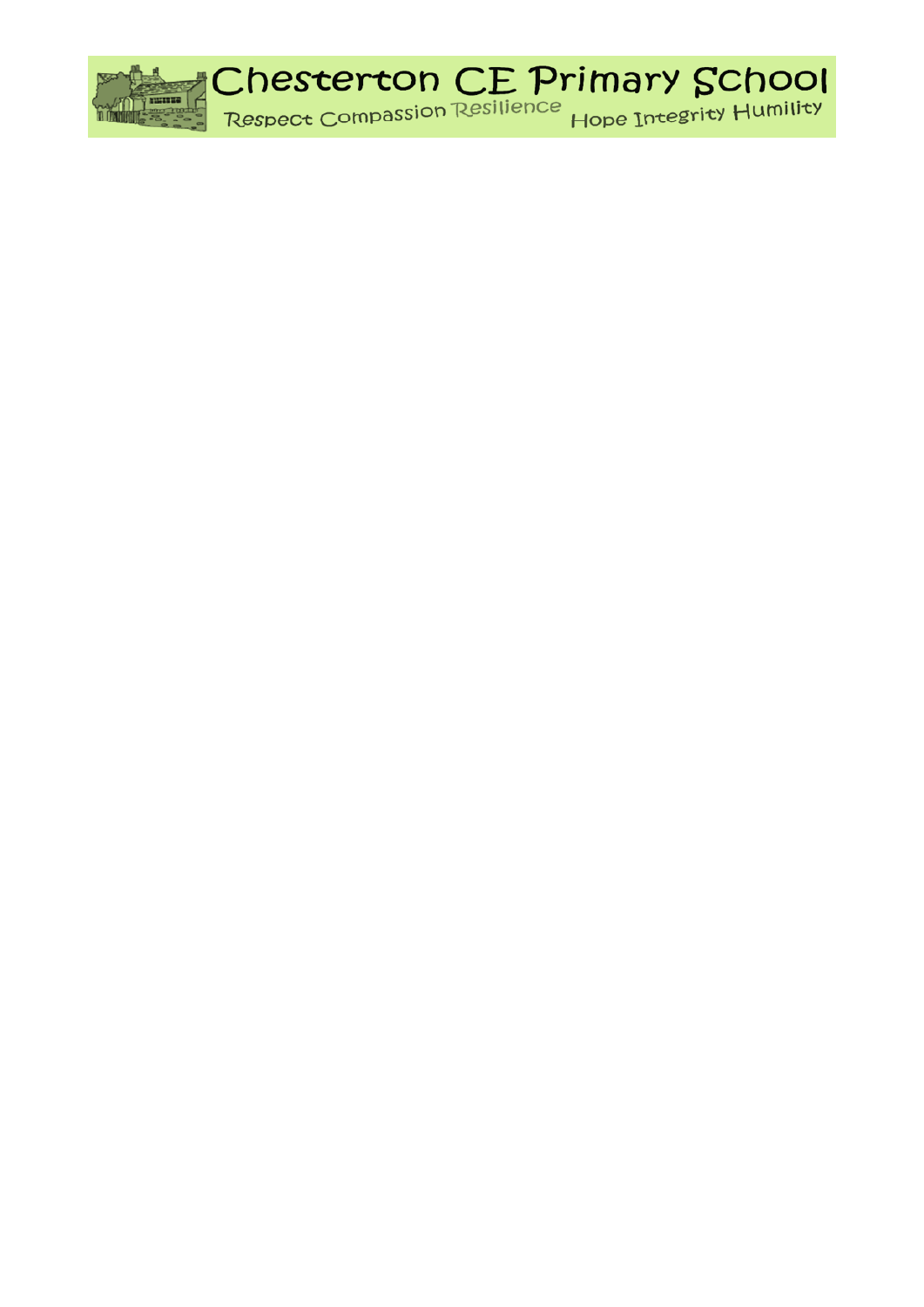### *by Dr. Seuss*

Please learn and record yourself performing a line from your class' section of the poem. (Don't say the number!) Ask the adult nicely to film you in landscape mode. See other instructions on the letter. Don't choose the last line as you will be recording that with your whole class in school.

### **MAPLE**

- 1. Every Who Down in Whoville liked Christmas a lot...
- 2. But the Grinch, who lived just north of Whoville, did NOT!
- 3. The Grinch hated Christmas! The whole Christmas season!
- 4. Now, please don't ask why. No one quite knows the reason.
- 5. It could be his head wasn't screwed on just right.
- 6. It could be, perhaps, that his shoes were too tight.
- 7. But I think that the most likely reason of all,
- 8. May have been that his heart was two sizes too small.
- 9. Whatever the reason, his heart or his shoes,
- 10. He stood there on Christmas Eve, hating the Whos!
- 11. Staring down from his cave, with a sour, Grinchy frown,
- 12. At the warm lighted windows below in their town.
- 13. For he knew every Who down in Whoville beneath,
- 14. Was busy now, hanging a mistletoe wreath.
- 15. "And they're hanging their stockings!" he snarled with a sneer,
- 16. (WHOLE MAPLE CLASS) "Tomorrow is Christmas! It's practically here!"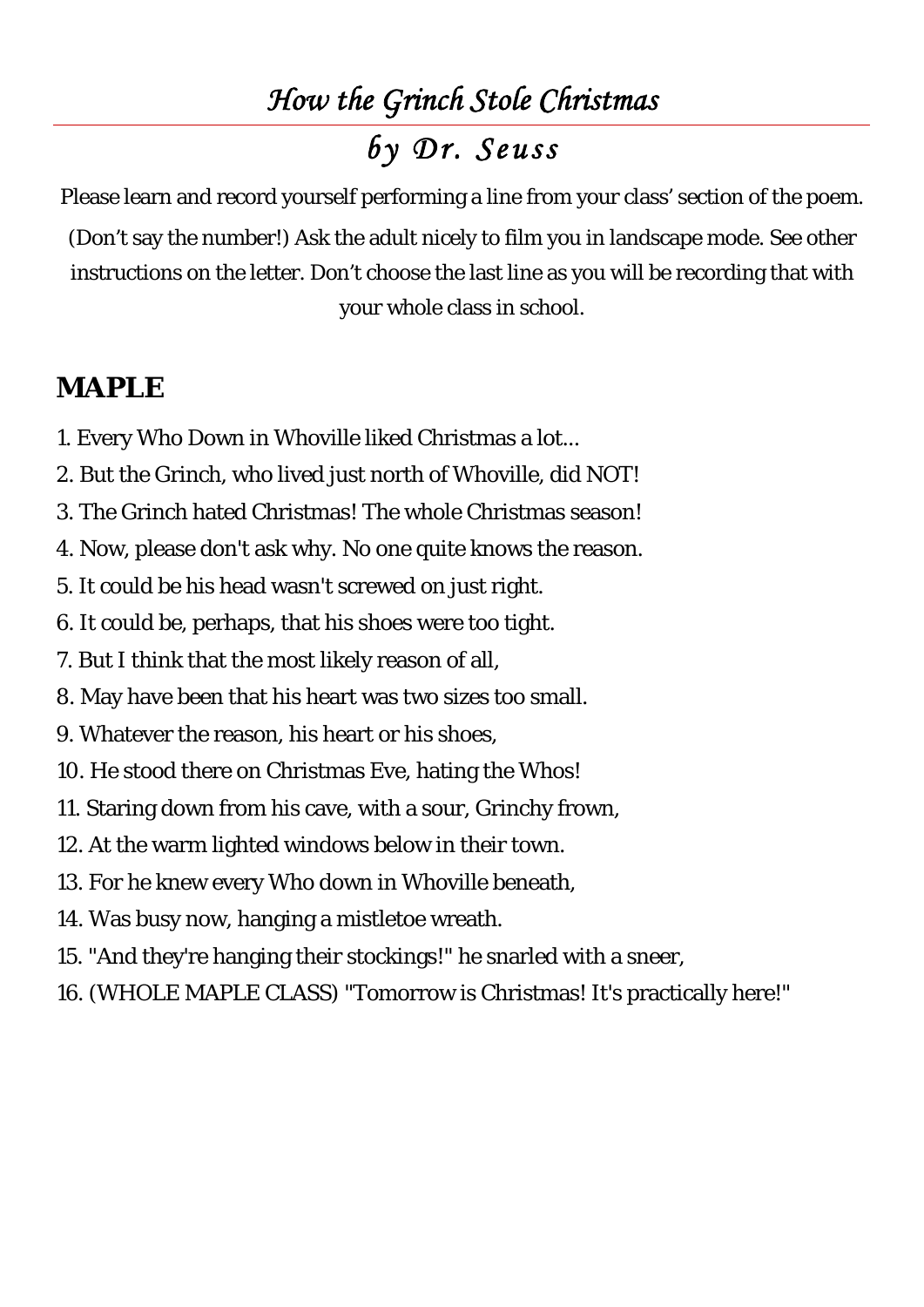### *by Dr. Seuss*

Please learn and record yourself performing a line from your class' section of the poem. (Don't say the number!) Ask the adult nicely to film you in landscape mode. See other instructions on the letter. Don't choose the last line as you will be recording that with your whole class in school.

#### **BEECH**

- 1. Then he growled, with his Grinch fingers nervously drumming,
- 2. "I MUST find some way to stop Christmas from coming!"
- 3. For tomorrow, he knew, all the Who girls and boys,
- 4. Would wake bright and early. They'd rush for their toys!
- 5. And then! Oh, the noise!
- 6. Oh, the Noise! Noise! Noise! Noise!
- 7. That's one thing he hated! The NOISE! NOISE! NOISE!
- 8. Then the Whos, young and old, would sit down to a feast.
- 9. And they'd feast! And they'd feast! And they'd FEAST! FEAST! FEAST!
- 10. They would feast on Who-pudding, and rare Who-roast beast.
- 11. Which was something the Grinch couldn't stand in the least!
- 12. And *then* they'd do something he liked least of all!
- 13. Every Who down in Whoville, the tall and the small,
- 14. Would stand close together, with Christmas bells ringing.
- 15. They'd stand hand-in-hand. And the Whos would start *singing*!
- 16. They'd sing! And they'd sing! And they'd SING! SING! SING!
- 17. And the more the Grinch thought of this Who Christmas Sing,
- 18. (WHOLE BEECH CLASS) The more the Grinch thought, "I must stop this whole thing!"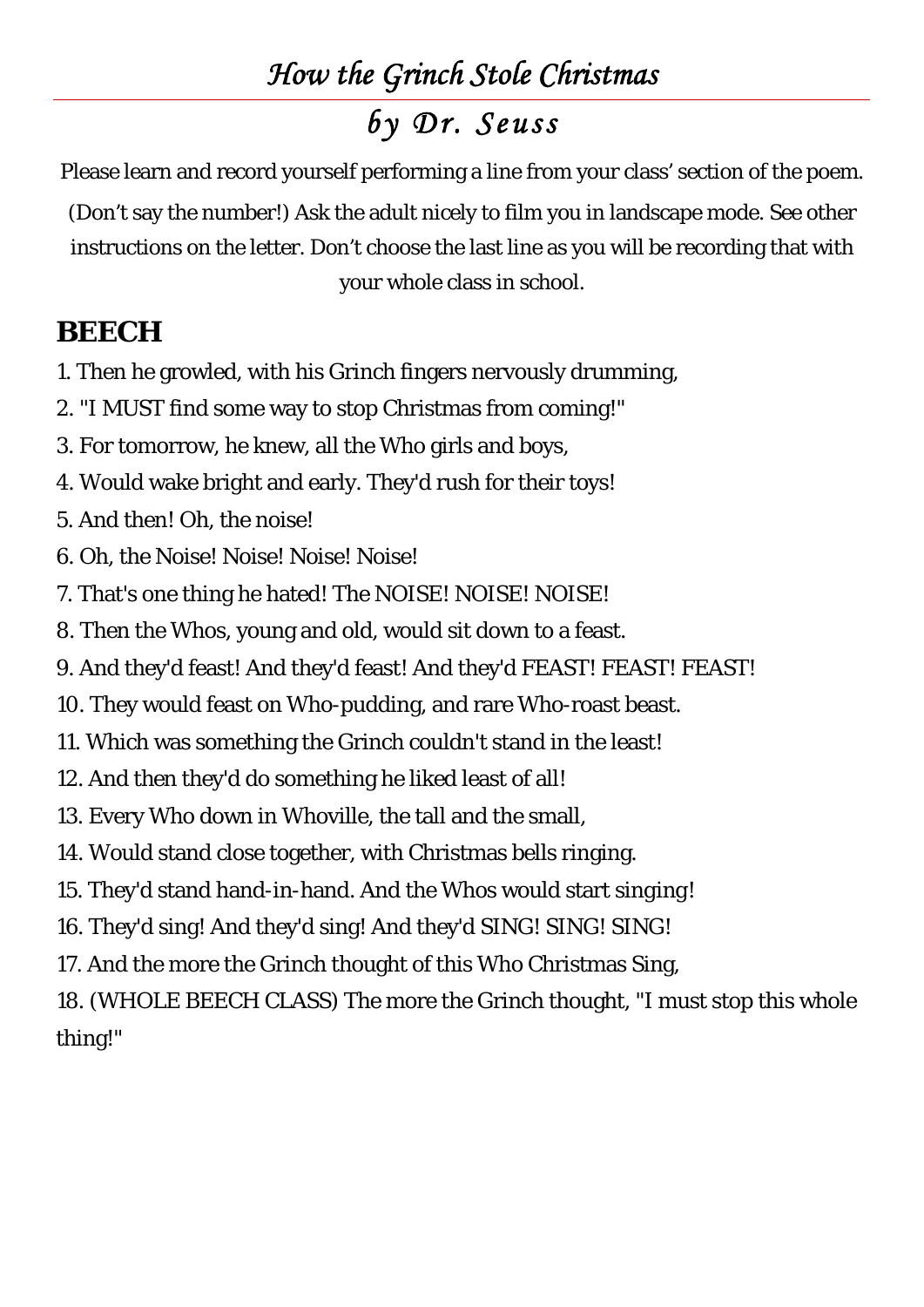### *by Dr. Seuss*

Please learn and record yourself performing a line from your class' section of the poem. (Don't say the number!) Ask the adult nicely to film you in landscape mode. See other instructions on the letter. Don't choose the last line as you will be recording that with your whole class in school.

#### **ASH**

- 1. "Why, for fifty-three years I've put up with it now!"
- 2. "I *must* stop this Christmas from coming! But *how*?"
- 3. Then he got an idea! An awful idea!
- 4. THE GRINCH GOT A WONDERFUL, AWFUL IDEA!
- 5. "I know just what to do!" The Grinch laughed in his throat.
- 6. And he made a quick Santa Claus hat and a coat.
- 7. And he chuckled, and clucked, "What a great Grinchy trick!"
- 8. "With this coat and this hat, I look just like Saint Nick!"
- 9. "All I need is reindeer..." The Grinch looked around.
- 10. But, since reindeer are scarce, there was none to be found.
- 11. Did that stop the old Grinch? NO! The Grinch simply said,
- 12. "If I can't find a reindeer, I'll make one instead!"
- 13. So he called his dog, Max. Then he took some red thread,
- 14. And he tied a big horn on the top of his head.
- 15. Then he loaded some bags and some old empty sacks,
- 16. On a ramshackle sleigh and he hitched up old Max.
- 17. Then the Grinch said, "Giddy-up!" And the sleigh started down,
- 18. Toward the homes where the Whos lay asnooze in their town.
- 19. All their windows were dark. Quiet snow filled the air.
- 20. (WHOLE ASH CLASS) The Whos were all dreaming sweet dreams without care.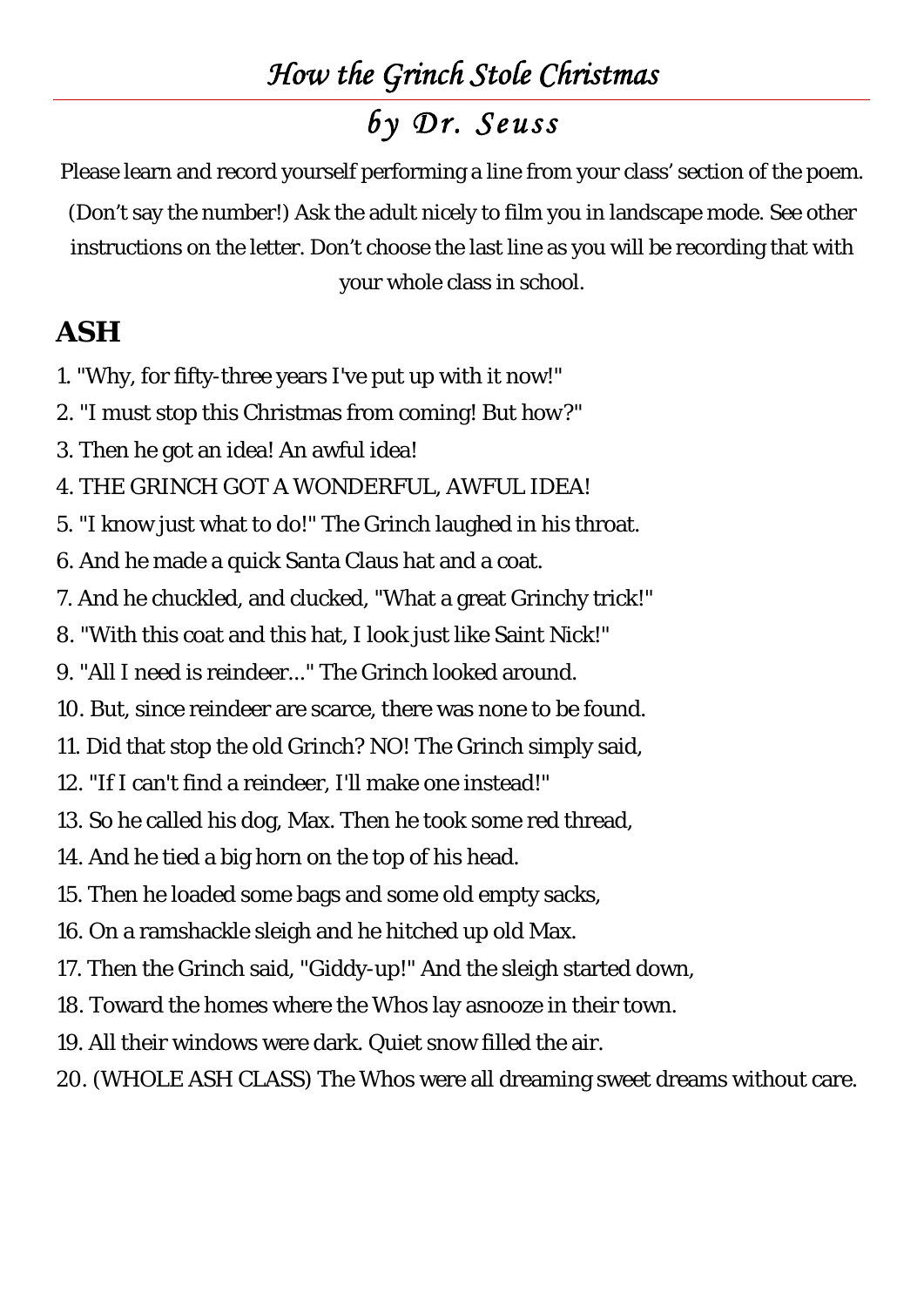### *by Dr. Seuss*

Please learn and record yourself performing a line from your class' section of the poem. (Don't say the number!) Ask the adult nicely to film you in landscape mode. See other instructions on the letter. Don't choose the last line as you will be recording that with your whole class in school.

#### **CHESTNUT**

- 1. When he came to the first little house on the square.
- 2. "This is stop number one," the old Grinchy Claus hissed,
- 3. And he climbed to the roof, empty bags in his fist.
- 4. Then he slid down the chimney. A rather tight pinch.
- 5. But, if Santa could do it, then so could the Grinch.
- 6. He got stuck only once, for a moment or two.
- 7. Then he stuck his head out of the fireplace flue.
- 8. Where the little Who stockings all hung in a row.
- 9. "These stockings," he grinned, "Are the first things to go!"
- 10. Then he slithered and slunk, with a smile most unpleasant,
- 11. Around the whole room, and he took *every* present!
- 12. Pop guns! And bicycles! Roller skates! Drums!
- 13. Checkerboards! Tricycles! Popcorn! And plums!
- 14. And he stuffed them in bags. Then the Grinch, very nimbly,
- 15. Stuffed all the bags, one by one, up the chimney!
- 16. Then he slunk to the freezer. He took the Whos' feast!
- 17. He took the Who-pudding! He took the roast beast!
- 18. He cleaned out that freezer as quick as a flash.
- 19. Why, that Grinch even took their last can of Who-hash!
- 20. Then he stuffed all the food up the chimney with glee.
- 21. (WHOLE CHESTNUT CLASS) "And NOW!" grinned the Grinch, "I will stuff up the tree!"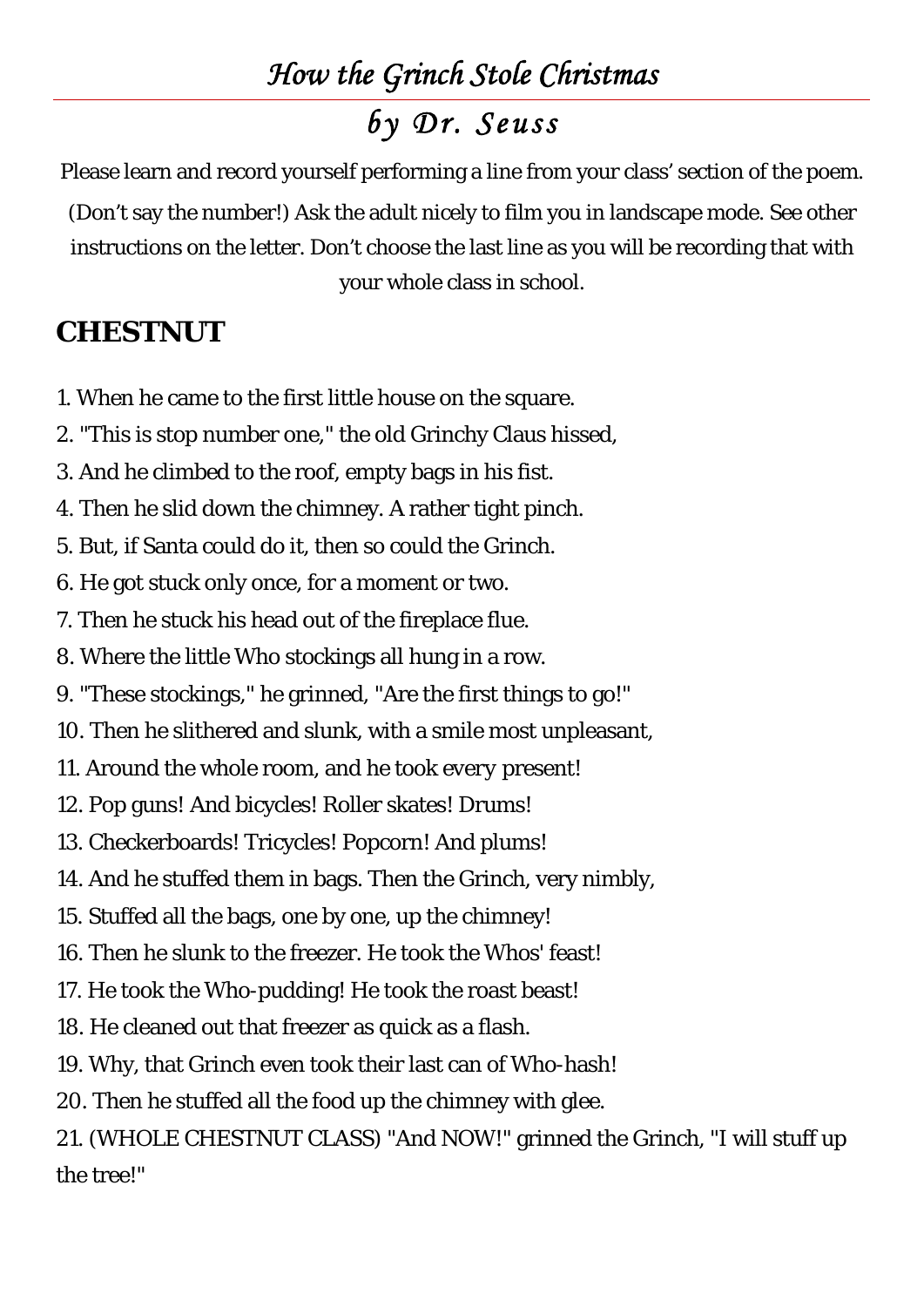## *by Dr. Seuss*

Please learn and record yourself performing a line from your class' section of the poem. (Don't say the number!) Ask the adult nicely to film you in landscape mode. See other instructions on the letter. Don't choose the last line as you will be recording that with your whole class in school.

#### **ROWAN**

1. The very last things he took were the logs for their fire!

2. Then he went up the chimney, himself, the old liar!

3. On their walls, he left nothing but hooks and some wire.

4. And the one speck of food that he left in the house,

5. Was a crumb that was even too small for a mouse!

6. Then he did the same thing to the other Whos' houses,

7. Leaving crumbs much too small for the other Whos' mouses!

8. It was quarter past dawn... All the Whos, still a-bed,

9. All the Whos, still asnooze when he packed up his sled,

10. Packed it up with their presents! The ribbons! The wrappings!

11. The tags! And the tinsel! The trimmings! The trappings!

12. "PoohPooh to the Whos!" he was grinchishly humming.

13. "They're finding out now that no Christmas is coming!"

14. "They're just waking up! I know just what they'll do!"

15. "Their mouths will hang open a minute or two,

- 16. Then the Whos down in Whoville will all cry BooHoo!"
- 17. "That's a noise," grinned the Grinch, "That I simply MUST hear!"
- 18. So he paused……. And the Grinch put his hand to his ear.

19. And he *did* hear a sound rising over the snow.

20. It started in low……. Then it started to grow.

21. (WHOLE ROWAN CLASS) But the sound *wasn't* sad! Why, this sound sounded merry!